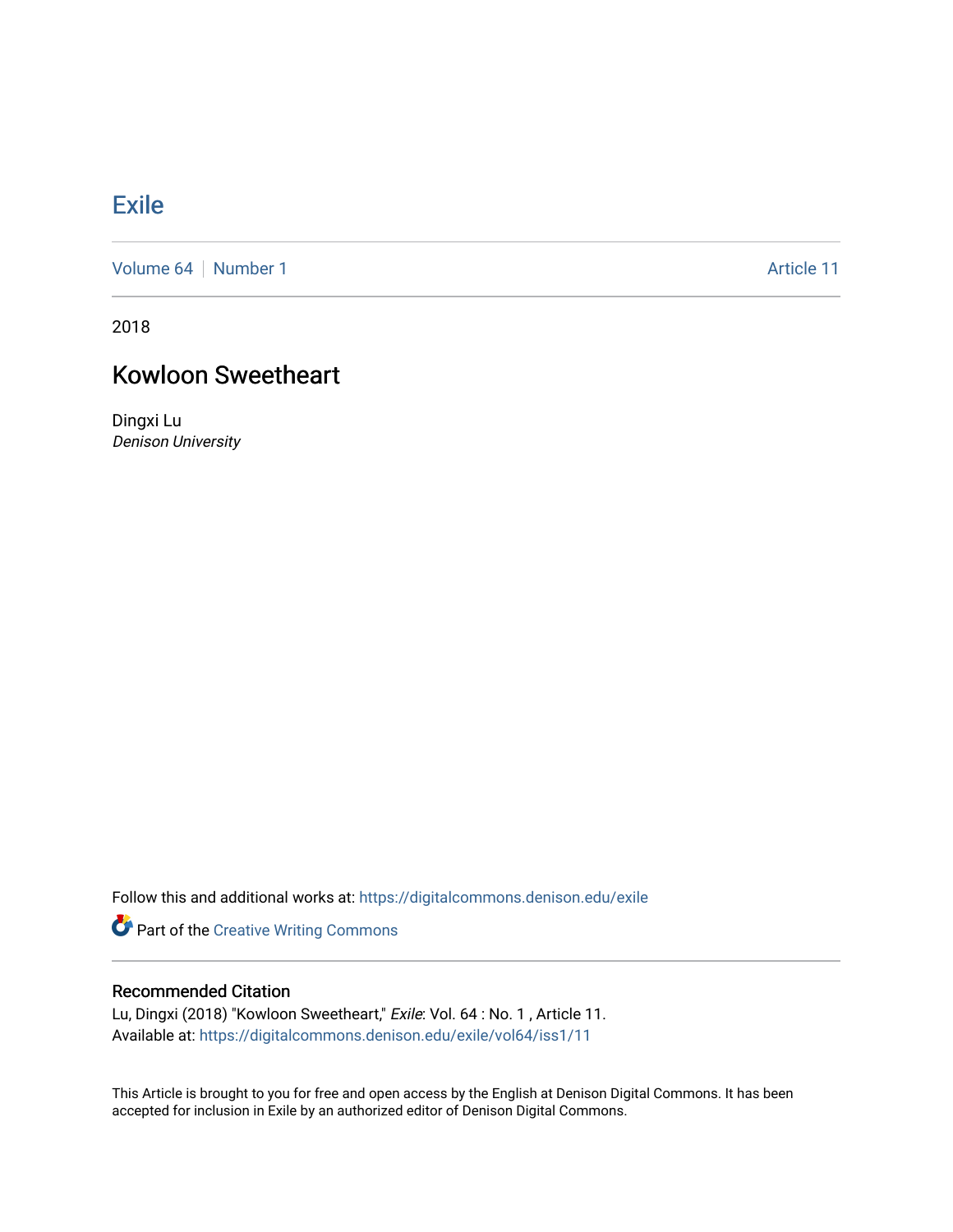On my first New Year's Eve in Hong Kong, a Vietnamese woman came up and stroked my hand. I was down at Chiang's, a back-alley food stall two blocks from my fiat, sipping a warm beer while minding my own business, when she turned the corner and walked toward me. She was young. Not very tall, wearing a platinum wig and a black dress that stretched above her knees. With one of her straps down, she seemed as though she had just rolled out of bed. <sup>1</sup> felt slightly disoriented lying on my arm, when she approached and took my other hand.

Her thumb pressed hard against my palm. "You like that, sweetie?" she said in accented English, her voice soft and flat.

<sup>1</sup> felt the top of my ears redden as <sup>I</sup> searched in pocket for cash. "I'd like that," <sup>1</sup> replied in English, and tucked a folded bill under an unopened bottle.

"You're alright," she said in a flat tone, letting loose of my hand. She then ran her fingers through the bottles, found the one with its cap intact, and plucked it from the table. Her jade bracelet, slid down, looped tight around her wrist.

Mother died on November 2, 1997. Between us, from Kowloon to Can-ton<sup>[4](#page-1-0)</sup>, there were eight train stations. I couldn't go back. I was at the warehouse stacking sausages over dry duck feet, when uncle came up and told me he got a call from a mainland hospital. She was hit by a truck when crossing at a red light. They found in her little black purse a notebook with uncle's number labeled as "son." At the time, <sup>I</sup> resided in what uncle called the "dorm," the living room of a bachelor flat he rented out to his employees, and used to call her from his landline.

<sup>1</sup> imagined most people my age had anticipated at least once the death of a parent. The news came abruptly, but I thought <sup>1</sup> took it well. No chest pain or tears. <sup>I</sup> felt calm. All I had in mind was where to go for dinner.

I went to Chiang's that night, feasting while watching people pass. A solemn young man with glasses and a suit. A plump Filipino mom in jeans and flip flops. An old bum in a ragged tank top. Their faces softened beneath the yellowish street lights. <sup>I</sup> liked a late-night meal on the street. It made me feel

<span id="page-1-0"></span>4 Romanized spelling of Guangzhou, a Southern city northwest of Hong Kong.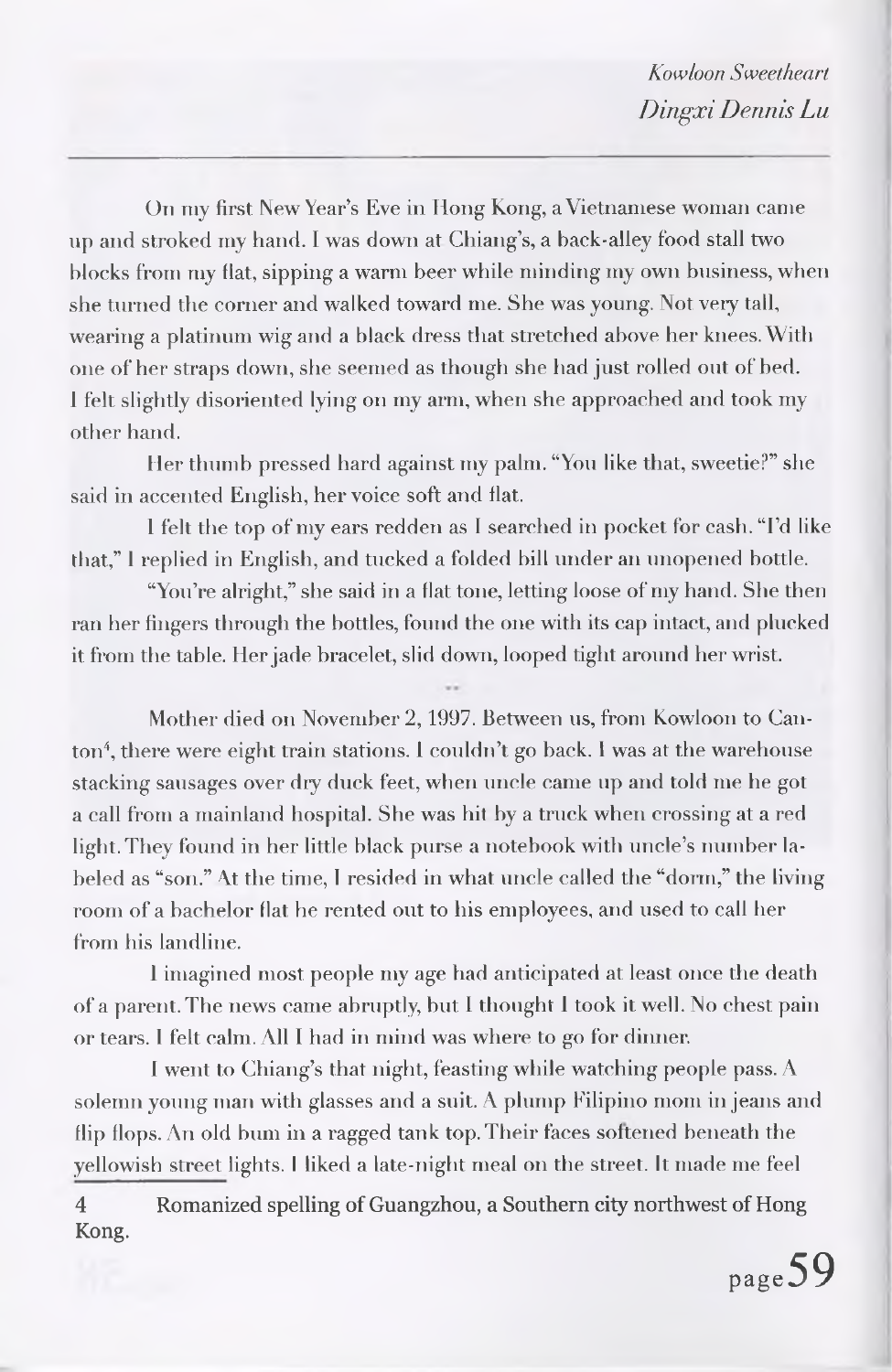less alone, guessing strangers' stories as they brushed by, wearing their masks. Sometimes I wondered if they would do the same, passing while guessing my story, if they could guess I was an immigrant worker sleeping in my uncle's apartment, if <sup>I</sup> share the space with four greasy middle-aged men, whose deafening announcements *ofpeng![5](#page-2-0)* caused me migraines.

<sup>1</sup> had tried to get her to talk, even when our hours ended. "No talks after business," she said. "Mama told us that." She didn't mean her real mother, obviously. But despite what Mama said to her, if the hotel bed sheet was moldfree, and the toilet bowl didn't let out a smell of aged pork, she would stay till <sup>I</sup> got dressed. "<sup>I</sup> had no idea," <sup>I</sup> put on a surprised face when she first told me she was Vietnamese. "You're fluent in English." She smiled and lowered her head. "<sup>I</sup> don'<sup>t</sup> know about that," she said. <sup>I</sup> knew she wasn't from around here the first time she came on to me. Small things from her twiggy legs, broad forehead, to her rich, dark lips —details as such gave a person's story away. And her English was just alright.

We met again a week after mother died.

"What's your story?" <sup>I</sup> said, pulling at one of my socks. "We have done this for, what, four times now? <sup>I</sup> don't even know your name."

She sat still on the bed, turning the jade bracelet round her wrist.

"How about we trade?" <sup>I</sup> dragged my voice on the last word. "I'd tell yon something about myself, and you do the same."

She hesitated, arms crossed before chest. Her gaze jumped, as though measuring the room, measuring me. "O.K.," she finally said.

<sup>I</sup> looked at the wall for a moment. "Last week, my mother passed," <sup>I</sup> said slowly. "I didn't get to see her last."

She sat there, her lips quivered, but she didn't utter a word. There was something gleaming in her eyes. <sup>1</sup> was surprised to see at how strongly she had felt toward a total stranger. It almost seemed like it was her mother instead of mine.

"That's awful," she choked up a bit. hand stayed on her bracelet, "<sup>1</sup> am sorry, sweetie."

"Please quit calling me that," I said, and took her into my anus.

After mother's death, <sup>1</sup> took a week off before coming back to work. Uncle, who sat behind his squeaky office desk in the back of the shop, eyed me

<span id="page-2-0"></span>5 A scoring announcement in the game of Mahjong.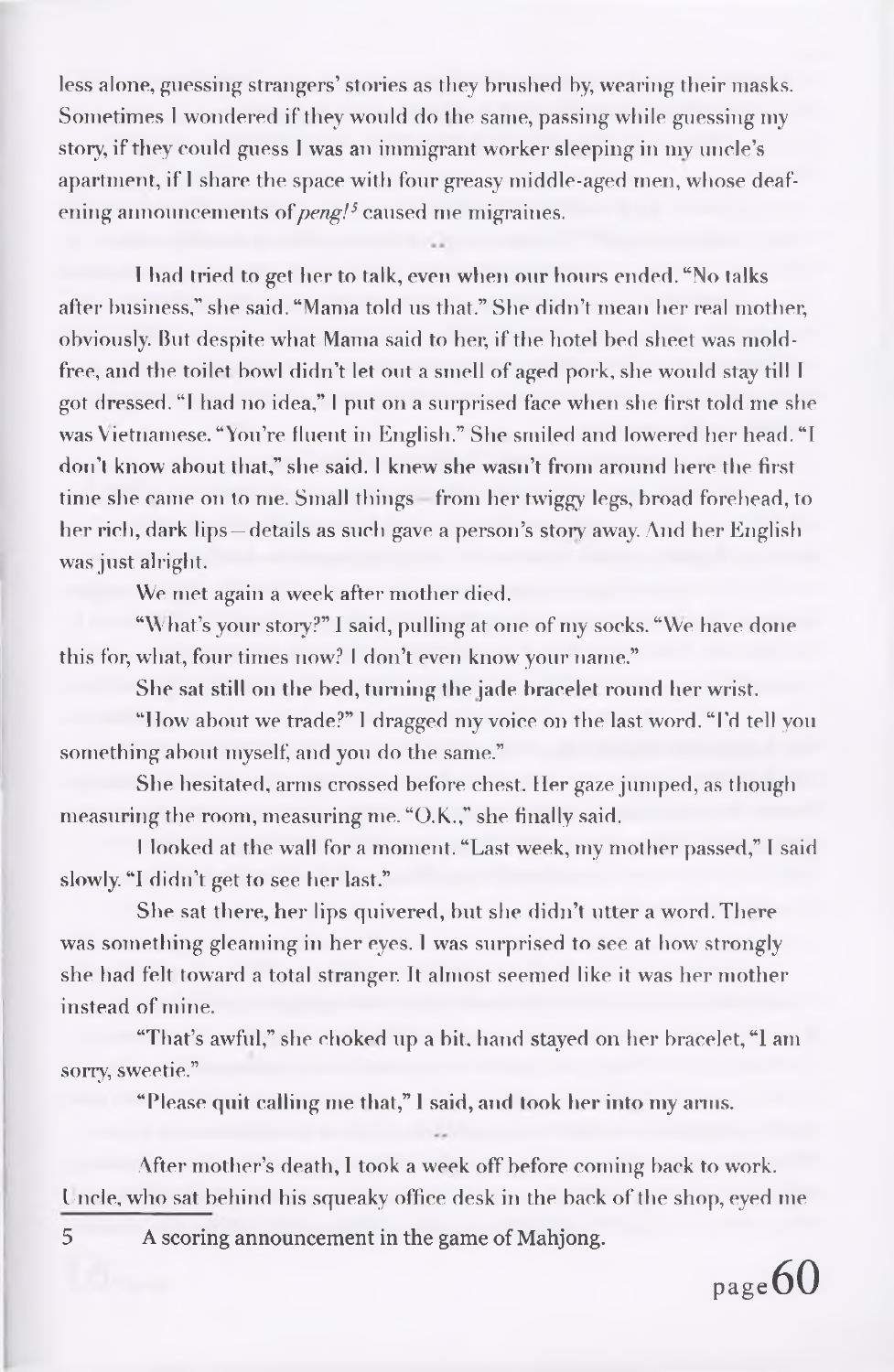as <sup>I</sup> stepped behind the register. He walked over when <sup>1</sup> put on my apron, "How do yon feel, Dan?" he asked, his face all grey and concerned.

<sup>I</sup> shrugged. "I ate well and slept well," <sup>I</sup> said. "<sup>1</sup> guess that means I'm okay."

"Good," he leaned over and patted me on the shoulder, "You're a good worker. Strong- minded." lie paused for a moment, tapping himself on the neck. "I'm leaving for Canton in a few days," he said. "Iler funeral is next week."

<sup>1</sup> searched in my head for an appropriate response. You could think of as many filial obligations as you wished, but in truth, you only got to fulfill a few, and before some older relatives put you on the spot, anticipating a reaction of which they found graceful and apt, you have about ten seconds to pretend that you had it all figured out.

"Say something to mother," I told uncle. "Say 'I'm sorry'."

<sup>1</sup> couldn't go to her funeral without getting myself arrested. In 1995 <sup>I</sup> left Canton and moved to Hong Kong to work for my uncle, after having lost my job as an English teacher at the textile factory. He owned a small grocery store on Argyle Street, selling cheap bread and dry meat to housewives in the neighborhood. He didn't charge me for renting a bunk in his apartment, for which I was grateful. Although I slept in a cage home - a bunk bed fenced in by mesh wire, which separated the top deck from the bottom. It was better than nothing.

Uncle's free lunch did turn out to be an expensive meal, as <sup>I</sup> realized that he used the free rent to justify not paying me well. I had tried to remind him how-many extra hours I'd worked driving his cargo van. "We can certainly discuss the pay," he said slowly, his eyebrows raised. "Once you settle in your own place." I didn't make much effort to negotiate. <sup>I</sup> was illegal, having overstayed my visitor visa. <sup>A</sup> mainlander on British soil. No ID, no taxes. Illegal through and through.

It became a habit of mine, eating late at Chiang's while waiting for her to show. Some nights we would end up in bed. Other nights we just chatted. She was a good company, knew more about Kowloon than 1 ever had. We ordered fried herrings and beers, and together we guessed others' stories as they stroll by. There came the baldly in a green bowtie he traded stocks and devoured raw oysters to reclaim his manliness. Behind him, the scar-faced woman ran a pork chop cartel that was the equivalent of the Triad syndicate, for butchers. The tall waiter with caved in cheeks put up a long face, shoving a table of ribs and bones into a plastic bin. His wife had left him, came home, but only to take the cat. She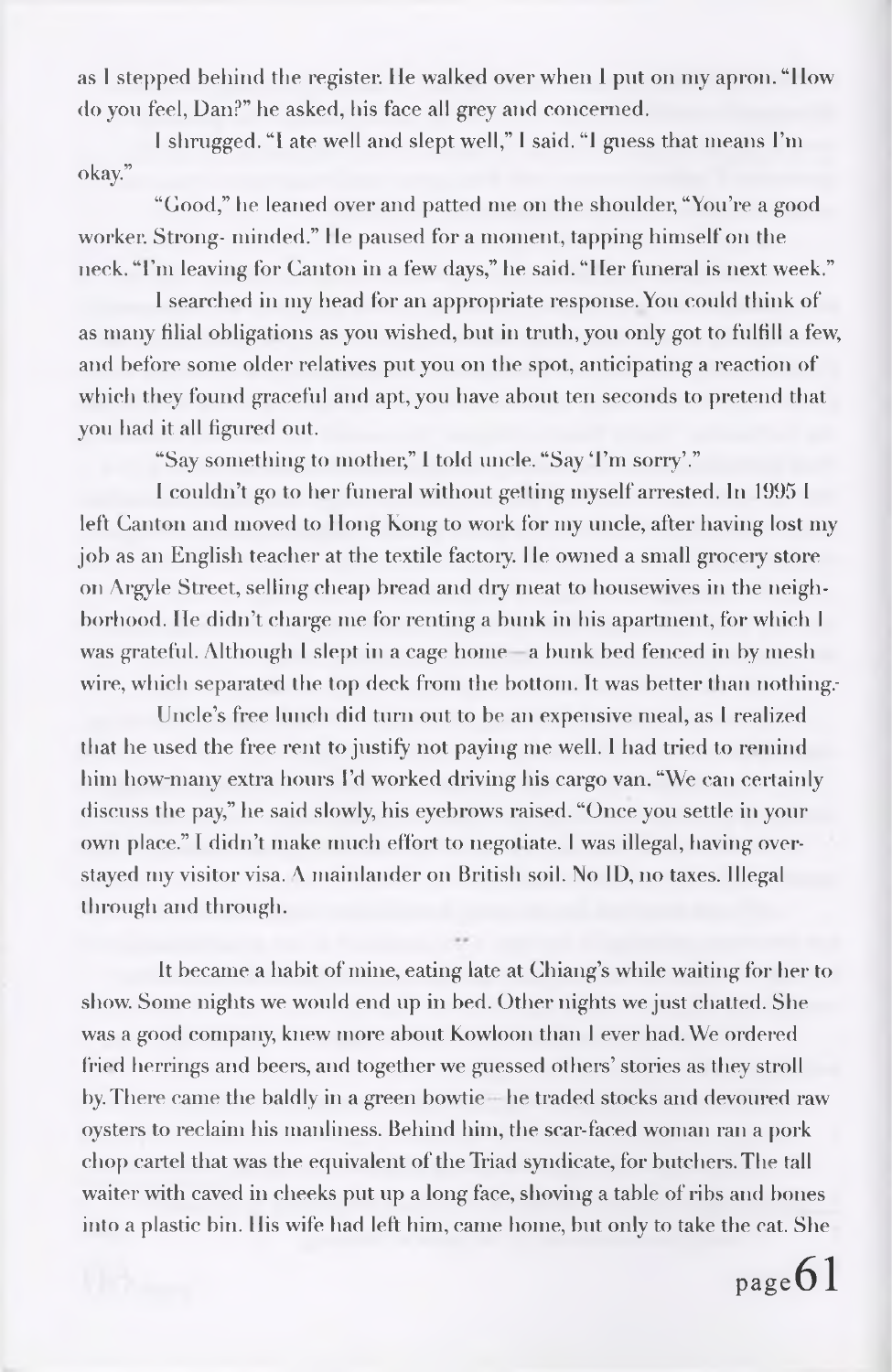had good teeth, but an even better smile, of which she wore when we came up with stories so absurd that it became unnatural holding our laughs.

From wait-till-1-got-dressed, to a lunch together, then a real date, it took us roughly a month. <sup>I</sup> taught her to say her name in Cantonese. "Lan," I said. "Lan," she repeated. "You name means orchid," <sup>I</sup> told her. "Like an orchid, one of the four gentlemen flowers, you are a gentle woman." She smiled her usual smile, her long black hair curled above her shoulder.

I'd told her about myself, and in return <sup>I</sup> came to know her rather well. Like me, she was an immigrant, but with legal standing. She was one of those boat people-refugees who fled Vietnam on cargo ships couple year after Saigon fell. Her folks didn't make it, <sup>1</sup> didn't ask why.

Once, at Chiang's she told me she had been roaming the street of Kowloon since sixteen. "They all call me 'sweetheart,'" she said, dipping her noodles over the broth. "Mama told us to smile more. <sup>I</sup> had the best smile."

"How much dues do you have to cut her?" I asked.

"Plenty," she said, staring blankly at the people passing behind me. "But I make good bucks. Dollars sometimes, when I wear a blonde wig."

"Maybe I should meet this 'mother' of yours sometimes," I said. "I could help you cook up a union or something."

"Ai-ya," she shook her head. "Mama treats us well. She's practically my step-mother."

It-left a bitter taste in my mouth, having heard her talked about her business, about her other clients. No women should commercialize her body like that, <sup>I</sup> leaned that studying Marx back in the factory <sup>I</sup> worked.

"When can you show me where you live?" she leaned across the folding table and wiped with her sleeves something off my cheek.

<sup>I</sup> paused and thought for a second. "You don't want to see it," <sup>1</sup> said. "Sometimes my roommates would have people over for cards. You wouldn't like the hustle."

Lan said nothing, but I could tell something snuck out in her breath. Like water in a leaking bucket, her excitement escaped her, and her smile slowly turned into a forced smile.

Uncle returned on a windy morning, and <sup>I</sup> sensed something fishy from his blinking stares. "Did it go well?" I walked over to his office desk and asked.

"Sure, sure," he was scribbling down some numbers on a piece of paper. "It was small. Only her side of the family came. But it was nice."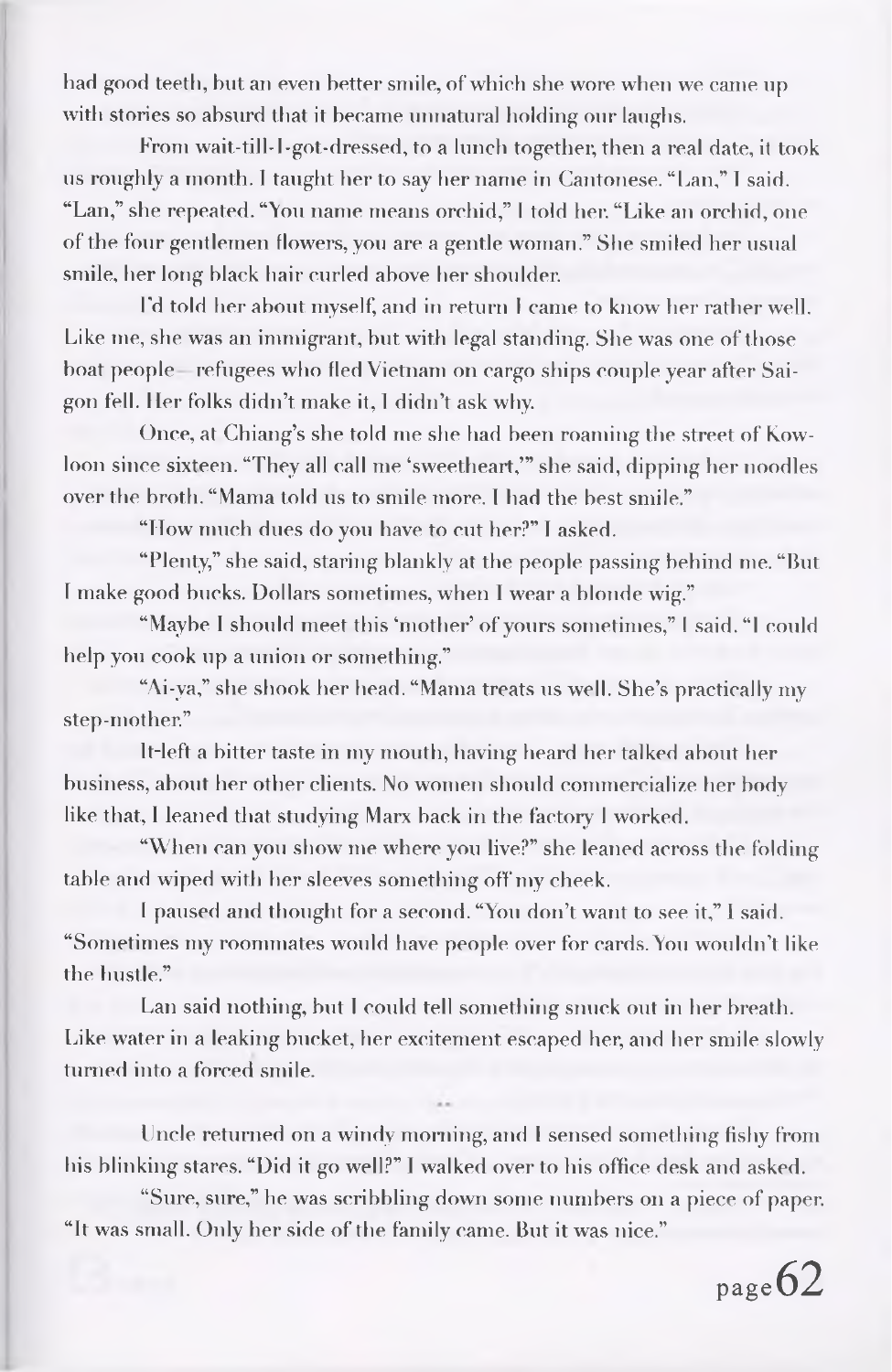"Did anyone ask about me?"

"One of the aunts asked about your job," he shoved the paper into a drawer. "<sup>I</sup> told her you were doing great with me."

"Was there anything they said that you don't want me to hear?" <sup>I</sup> raised my voice a little.

Uncle sat up in his chair and cleared his throat. "Don't beat yourself over this," he said carefully. "You are your own person now, Dan, I'm sure they understand your choice."

<sup>I</sup> wondered if mother left a will, and if uncle knew anything about it. When the factory closed, they let her keep the apartment assigned to her when she got remarried.

Uncle let me go early that day. I climbed the five floors to my dorm, unlocked the door, and found myselfstanding in a dark hallway. On the floor stood three offering candles waxed to a steel plate. Sitting on their own hunk, my roommates let out a deafening laugh.

"Again?" <sup>I</sup> shouted into the dark.

"They said the outage will end at ten," my bunkmate Soo, a sturdy warehouse worker in his late forties, waved at me and said. "Maintenance."

"Maintaining what?" <sup>I</sup> sidled to find my bed, trying not to tip over the candles. "How come no one come to maintain my well-being?"

They laughed again. "Sounds like a personal problem to me," one of the younger guys said. "Soo was just telling us about a gal he met down at Chiang's. She really got his muscles smoothed."

<sup>I</sup> felt a shiver from head to foot. <sup>I</sup> didn't need to hear more. "Come on, Soo," <sup>I</sup> said, trying to sound calm. "Nobody needs to know about your nasty business."

"Goddamn, how come my stories are always nasty while yours aren't?" Soo gave his feet a quick jerk. "Give us something not nasty. Tell us about that communist factory you worked it."

"<sup>1</sup> don't remember much," I said and collapsed onto my bed, hitting my back against something metallic. Damn clock. <sup>I</sup> shoved it under my pillow. "Nothing really happened there."

"Come on," Soo snapped his finger at me. "Your uncle told us you were *a gong gu lau<sup>6</sup>* back in your factory in Canton. There's no way you can't think of a

<sup>6</sup> Literary, "storyteller." A Cantonese slang for men who tells classic Chinese tales to a mass group of people as a form of entertainment.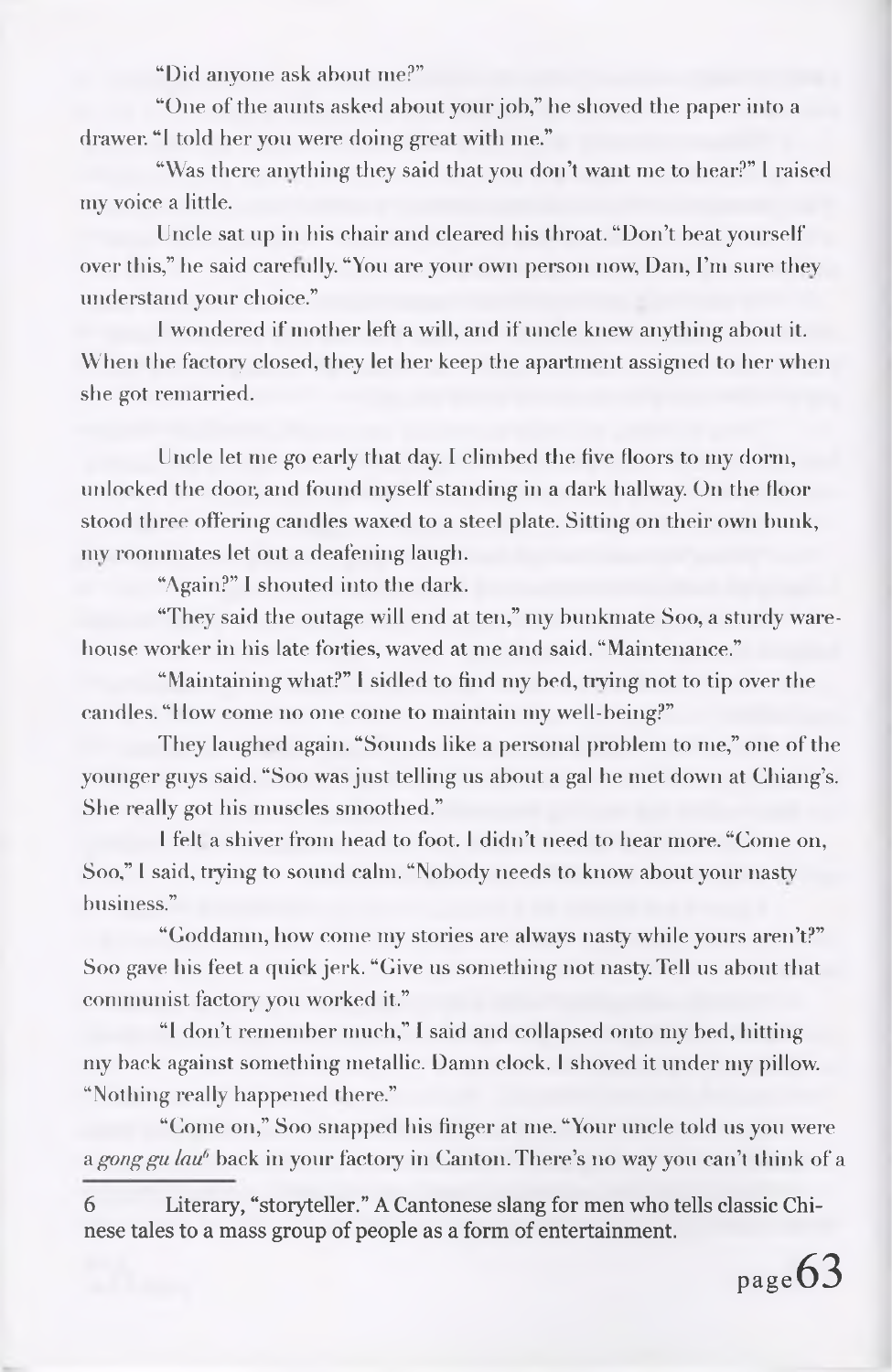story or two from the back of your head."

How often did uncle talked behind my back? He never ceased to amaze me on how sly a man could be. "Okay," I said. "I got one I heard from one of my coworkers."

The men all sat up in their bed, their face gleaming with curiosity.

"Once upon a time, no, scratch that, in 1980, my friend, who was the clerk at a textile factory north of Canton, almost got himself decommissioned arranging a collective wedding."

"What the hell is a collective wedding?" Soo interrupted. "Is that one of those communist orgies?"

My other roommates shushed Soo. "Don't interrupt the storyteller," they said.

"You would have known if you lived in a factory," I said. "Everyone lived together, worked together, shared everything. They were games, ping-pong, soccer matches, fishing, and occasionally, range shooting.The factory was a small town - you had hospital, school, barber shop, all packed into one massive compound – people fell in love there, made babies, and some died."

I paused, adjusting my voice. In the dark, someone's throat rumbled. His coughs were thick with phlegm, but he didn't spit.

"Speaking of this friend —one of his jobs was to arrange weddings, efficiently. How could you handle so many people falling in love in one day? <sup>Y</sup>ou get them married all at once. If getting all the food and tables set up for two families is a hustle, imagine the logistics involved marrying three couples with six families. But my friend there, he was excellent at his job, ran the whole process like an assembly line. He sent some people on bikes to send invitations, checking on the kitchen to make sure they had enough food, measuring sizes for wedding dresses, and he got almost everything done in less than a week."

"But there was only one problem. One of the brides was a widow. Her first husband died fixing an electronic cable, face all torn up, body burned to the bones. It was a real gruesome way to go, and the worse part was, some of his co-workers, you know, though they all studied Marxist materialism, were incredibly superstitious. A rumor started to fly around, saying that the woman had jinxed her husband. Her bridegroom, also a widower, was a quiet guy. Ever since his wife died of childbirth, he had spent most of his time in the kitchen. My friend didn't think the rumor really bothered him, but in case he got cold-feet, he paid him a visit the day before the wedding, telling him not to worry about

page64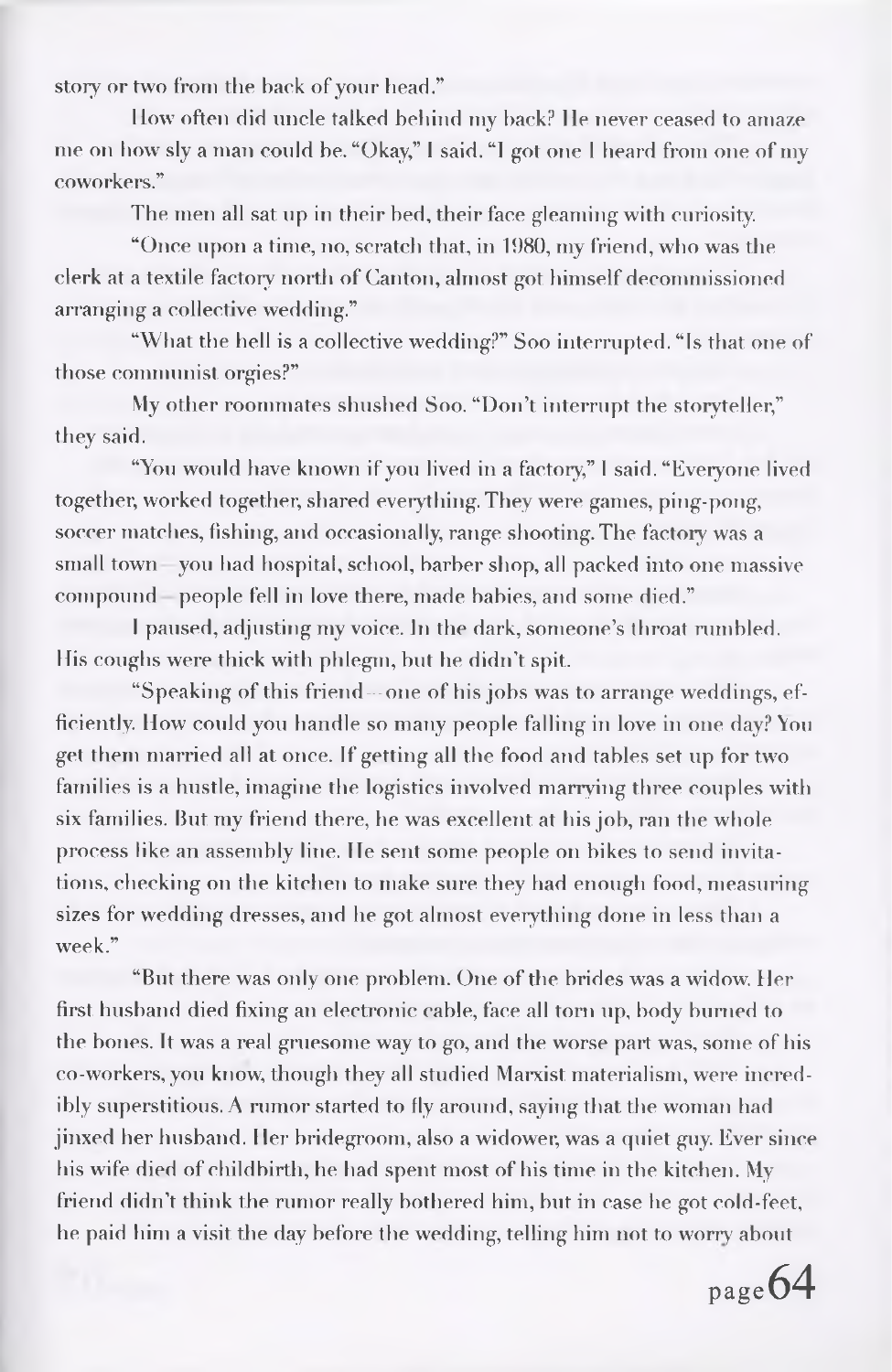what other people said. The eook took it well, gave my friend a bag of fried peanuts as drinking snacks, and walked him out as he left his house.

"The cook didn't show up at the wedding. Along with the other two couples, the widow stood on the stage alone, all dressed in red, snuggling in the bouquet in her arms. Her face my friend said it was the saddest thing he had ever seen."

Everyone sat in silence, the only silence <sup>I</sup> had ever seen among them. We sat there for a while, until Soo broke the silence, saying: "What happened to the woman?"

"They lived happily ever after," <sup>I</sup> said quietly.

"Don't bullshit me, kid," Soo said with a grunt.

"<sup>I</sup> don't know. It's a story," <sup>I</sup> curled up in my bed, my back against the candles. "Maybe the factory closed, and everyone she ever come to know left. Maybe she moved to Canada. Maybe she is selling herself, maybe she is dead. You be the judge."

Something went wrong. Suddenly <sup>1</sup> couldn't get it on with Lan. "What's the matter, sweetie?" she asked, showing me her bare back and the zipper of her dress.

"The money thing made it all sour," I said, brushing my finger up her shoulder blade as <sup>I</sup> zipped her up. "You should quit this. You know, <sup>I</sup> could buy you out."

She turned to me. "It doesn't work like that," she said. "It's not like <sup>I</sup> was sold or something - I chose to do this."

"For how long?" my voice broke up a little. "This is a business of the youths. What are you going to do when you get old?"

"I'd figure something else," she said with a serious tone. "Refugees and immigrants, they always know their ways around."

<sup>1</sup> paused. My mind went empty. She watched me for a while before she lay down, took my hand and put in on her bare belly.

"<sup>I</sup> can't, Lan. I told you," <sup>1</sup> sighed and said.

"Only mother and <sup>I</sup> made it to the boat," she said, drawing a circle on her stomach with my palm. "The cargo box was deep and dark, and <sup>I</sup> knew something was eating at her."

"It could be anything, the stress, the hunger, <sup>I</sup> mean, everything was preying on everyone." she said with a pale smile. "All <sup>1</sup> saw was black, ail <sup>1</sup> heard were breathing, light and heavy, coming in from all direction. No one said a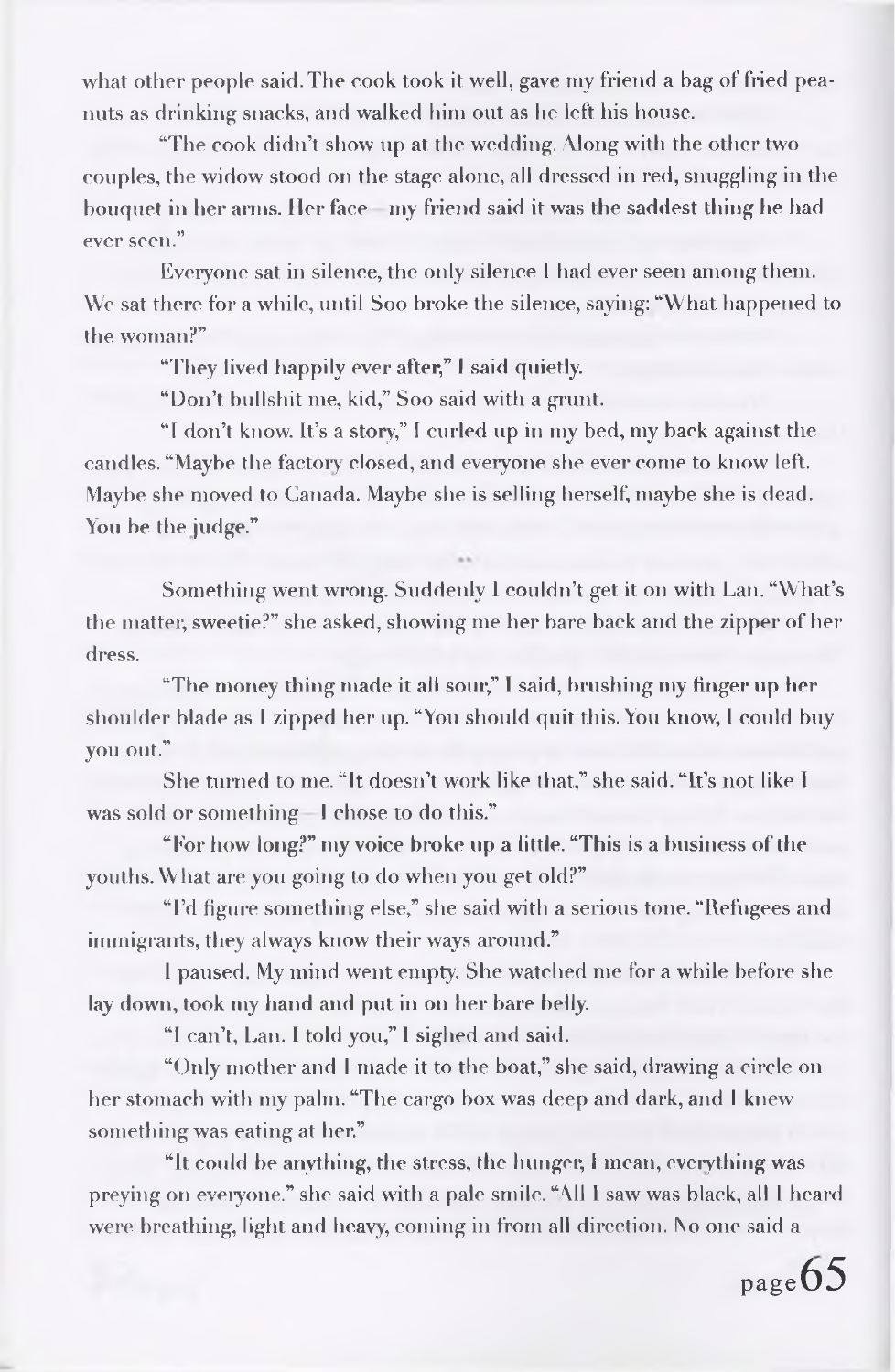word. We were all so quiet, as if waiting for someone to break."

"Did yon?" <sup>I</sup> asked.

"<sup>I</sup> was the first one," she nodded. <sup>1</sup> felt the hair on her stomach scratch against my palm. "My crying echoed in the tiny chamber. It was so lond, <sup>I</sup> almost thought it was going to pierce through my ear drums."

"It was then <sup>T</sup> felt someone take my hand. Mother had been lying unconscious the entire time, but then she was awake, holding me in one hand, rubbing my stomach with other, muttering 'Shhh. We will live. You will live.'" Lan dropped my hand and rolled out of bed. Her bracelet greened under the dim street light fell through the window. "If you want to buy me out of what I do for a living, at least show me your price."

<sup>I</sup> sat there, feeling numb. "What happened to your mother?" <sup>I</sup> asked. She shook her head.

<sup>I</sup> left the hotel and walked against the night wind of Kowloon, holding a bottle of beer. <sup>I</sup> looked up at the sky. Very thin, very dark. Like a narrow stream of ink framed by the edges of the cement walls. Above the orange street light, a bright window suddenly blacked. A few night owls were still awake, perhaps watching soccer matches or TV shows from the 70s. Pale rays of light pierced through their living room windows, brightening the starless sky. <sup>I</sup> couldn't provide a home for Lan. The cage I lived in would suffice only if we were rabbits, (and it did look a bit like a cage for animals). But then it dawned on me that there was a way, something <sup>I</sup> thought my uncle had been hiding from me, something I would not dare to do if it wasn't for Lan.

<sup>I</sup> practically broke into uncle's office in the morning. The man nearly choked on his congee when he saw me barge in, reeking of liquor. "I knew she gave it to me," <sup>I</sup> said, catching my breath. "Mother left her apartment to me."

"Oh," uncle forced himselfinto releasing a short laugh. "That. Absolutely. Uh. But, my dear nephew, how does that help you in any way? It's not like you could go back and live in mainland again."

"<sup>I</sup> can, of course," <sup>1</sup> walked closer to him. "It just the matter ofwhether <sup>I</sup> want to do it or not."

"Listen," uncle pressed his hands firmly on the edge of the table, his leg propped against the bottom drawer. "I was going to cut your in on this. <sup>I</sup> got same fake paperwork going. We could sell the place and split the pay. What do you say?"

"No more deals." <sup>I</sup> said slowly, and dropped my fist on his table each